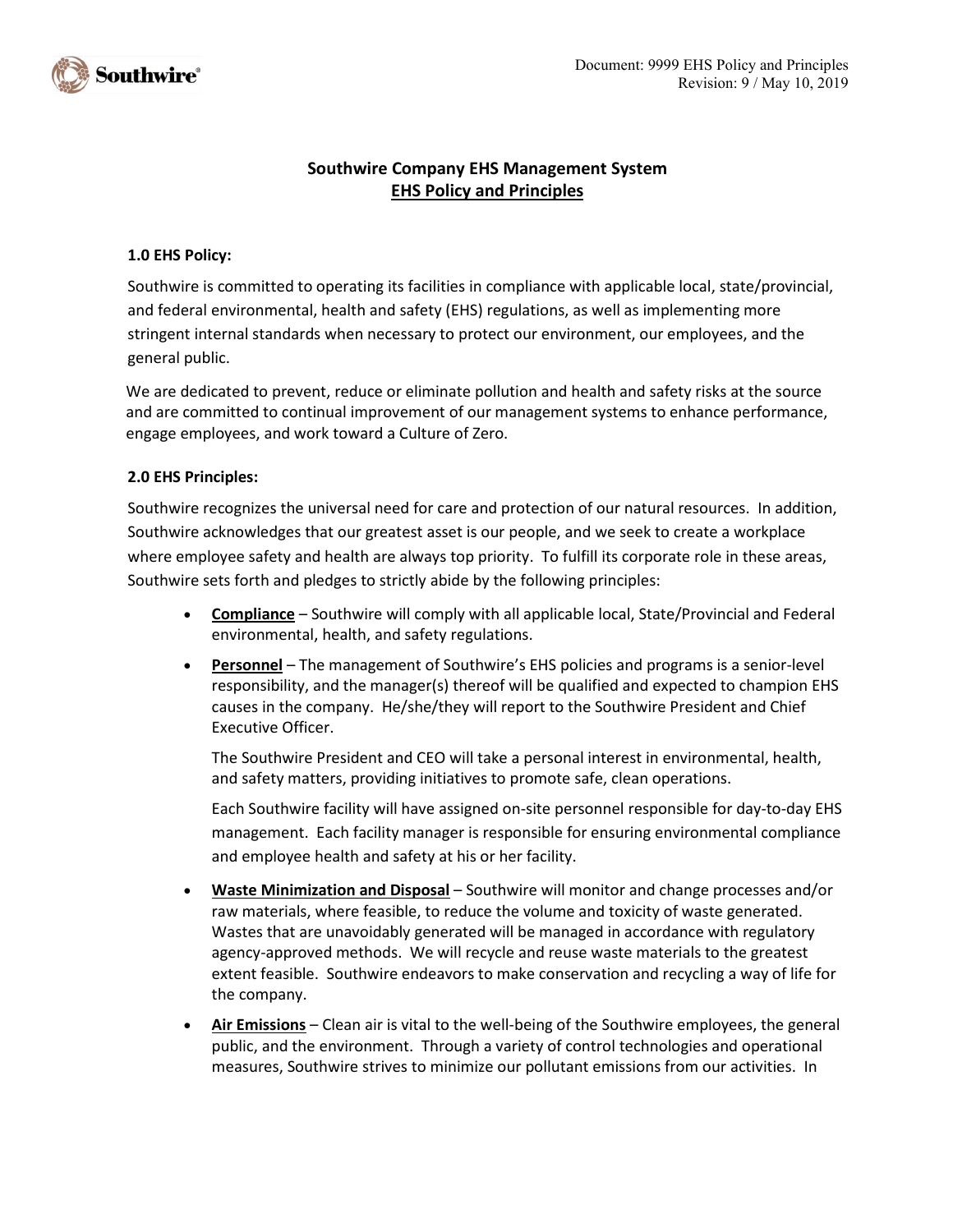

addition, we have established voluntary targets to reduce some of our air emissions beyond regulatory requirements.

- **Water and Wastewater** Southwire recognizes that water is an essential natural resource that is critical to our communities, the environment, and our business operations. We conserve water by minimizing the water consumption intensity associated with our operations and activities. We also seek to reduce or eliminate wastewaters from our processes where feasible and maintain the quality of our wastewater discharges within applicable regulatory limits.
- **Energy** Southwire will conserve energy through elimination of waste and increased enduse efficiency. We will maximize the energy efficiency of our existing operations and save energy to the greatest feasible extent. In addition, Southwire commits to developing new systems with lower energy consumption, to upgrading existing systems with high efficiency technology, and substituting energy intensive inputs where feasible.
- **Health and Safety** Southwire will insist upon providing a safe work environment for our employees. Where possible, we will implement measures to eliminate or minimize safety risks and, if necessary, provide our employees the appropriate safety equipment needed to protect them from work hazards.
- **Communications** Southwire will insist on frank and open dialogue with the news media, regulatory agencies, our customers and suppliers, and the general public regarding EHS matters. We will strive to foster constructive working relationships with government and non-government organizations.
- **Emergency Response** Southwire will constantly strive to anticipate and eliminate potential hazards. In addition, we will implement contingency plans adequate to protect persons and the environment from accidental spills or chemical releases.
- **Training** Southwire will provide the necessary instruction to educate and motivate its employees to apply safe and environmentally sound work practices.
- **Monitor and Improve** Southwire will diligently monitor all EHS management systems and search for ways to improve these systems wherever possible.

### **3.0 Signatory Requirements:**

A number of federal and state/provincial environmental statutes and regulations establish report and document submittal requirements which include signatory and certification provisions. Although the author of the reports and documents may be the EHS staff or other party, the facility manager is responsible for signing and certifying all applicable permit applications, reports, and compliance plans, as required.

### **4.0 Corporate EHS:**

The Corporate EHS team is available to support and assist facility managers and EHS as needed in all EHS areas.

**5.0 References:**